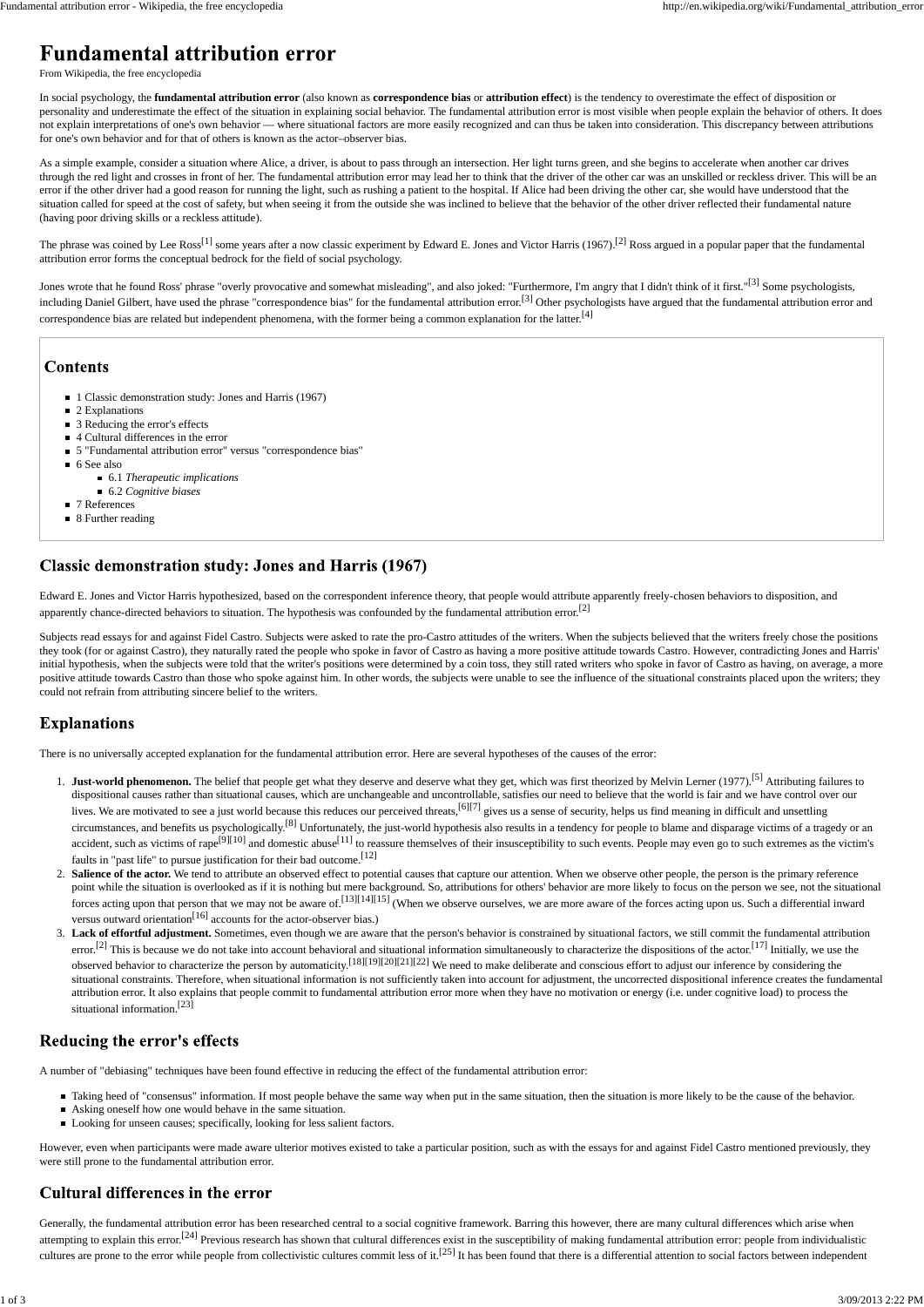The fundamental attribution error is commonly used interchangeably with "correspondence bias" (sometimes called "correspondence inference", although this phrase refers to a natural judgment that does not necessarily constitute a bias, whereas bias arises when the inference drawn is incorrect, e.g., dispositional inference when the actual cause is situational). However, there has been debate about whether the two terms should be further distinguished from each other. Three main differences between these two judgmental processes have been argued:

- 1. They seem to be elicited under different circumstances, as both correspondent dispositional inferences and situational inferences can be elicited spontaneously.<sup>[30]</sup> Attributional processing, however, seems to only occur when the event is unexpected or conflicting with prior expectations. This notion is supported by a study conducted by Semin and Marsman (1994),<sup>[31]</sup> which found that different types of verbs invited different inferences and attributions. Correspondence inferences were invited to a greater degree by interpretative action verbs (such as "to help") than state action or state verbs, thus suggesting that the two are produced under different circumstances.
- Correspondence inferences and causal attributions also differ in automaticity. Inferences can occur spontaneously if the behavior implies a situational or dispositional inference, 2. while causal attributions occur much more slowly (e.g. Smith & Miller, 1983).<sup>[32]</sup>
- It has also been suggested that correspondence inferences and causal attributions are elicited by different mechanisms. It is generally agreed that correspondence inferences are 3. formed by going through several stages. Firstly, the person must interpret the behavior, and then, if there is enough information to do so, add situational information and revise their inference. They may then further adjust their inferences by taking into account dispositional information as well.<sup>[23][33]</sup> Causal attributions however seem to be formed either by processing visual information using perceptual mechanisms, or by activating knowledge structures (e.g. schemas) or by systematic data analysis and processing.<sup>[34]</sup> Hence due to the difference in theoretical structures, correspondence inferences are more strongly related to behavioral interpretation than causal attributions.

Based on the preceding differences between causal attribution and correspondence inference, some researchers argue that the fundamental attribution error should be considered as the tendency to make dispositional rather than situational explanations for behavior, whereas the correspondence bias should be considered as the tendency to draw correspondent dispositional inferences from behavior.<sup>[35][36]</sup> With such distinct definitions between the two, some cross-cultural studies also found that cultural differences of correspondence bias are not equivalent to those of fundamental attribution error. While the latter has been found to be more prevalent in individualistic cultures than collectivistic cultures, correspondence bias occurs across cultures,[37][38][39] suggesting differences between the two phrases.

#### See also

- Attribution (psychology)
- Self-serving bias

#### *Therapeutic implications*

■ The related concept of explanatory style is a major component of the theories of learned helplessness and learned optimism pioneered by Martin Seligman.

#### *Cognitive biases*

- Cognitive bias
- Actor–observer asymmetry
- Attributional bias
- **Defensive attribution hypothesis**
- False consensus effect
- Group attribution error
- Just-world phenomenon
- List of cognitive biases
- Locus of control
- Ultimate attribution error

### **References**

- **^** Ross, L. (1977). "The intuitive psychologist and his shortcomings: Distortions in the attribution process". In Berkowitz, L. *Advances in experimental social psychology* **10**. New York: Academic 1. Press. pp. 173–220. ISBN 0-12-015210-X.
- 2. ^ <sup>*a b c*</sup> Jones, E. E.; Harris, V. A. (1967). "The attribution of attitudes". *Journal of Experimental Social Psychology* 3 (1): 1–24. doi:10.1016/0022-1031(67)90034-0 (http://dx.doi.org /10.1016%2F0022-1031%2867%2990034-0).
- 3. ^ <sup>*a b*</sup> Gilbert, D. T. (1998). "Speeding with Ned: A personal view of the correspondence bias" (http://www.wjh.harvard.edu/~dtg/SpeedingwithNed.pdf). In Darley, J. M.; Cooper, J. *Attribution and social interaction: The legacy of E. E. Jones*. Washington, DC: APA Press.
- 4. ^ Gawronski, Bertram (2004). "Theory-based bias correction in dispositional inference: The fundamental attribution error is dead, long live the correspondence bias" (http://publish.uwo.ca/~bgawrons /documents/G2004ERSP.pdf). *European Review of Social Psychology* **15** (1): 183–217. doi:10.1080/10463280440000026 (http://dx.doi.org/10.1080%2F10463280440000026). Retrieved April 4, 2013.
- 5. **^** Lerner, M. J., & Miller, D. T. (1977). Just-world research and the attribution process: Looking back and ahead. *Psychological Bulletin*, *85*, 1030-1051.
- 6. **^** Burger, J. M. (1981). Motivational biases in the attribution of responsibility for an accident: A meta-analysis of the defensive-attribution hypothesis. *Psychological Bulletin*, *90*, 496-512.
- 7. **^** Walster, E. (1966). Assignment of responsibility for an accident. *Journal of Personality and Social*, *31*, 73-79.
- 8. ^ Gilbert, D. T.; Malone, P. S. (1995). "The correspondence bias" (http://www.wjh.harvard.edu/~dtg/Gilbert%20&%20Malone%20(CORRESPONDENCE%20BIAS).pdf). Psychological Bulletin 117 (1): 21–38. Retrieved April 4, 2013.
- 9. A Abrams, D., Viki, G. T., Masser, B., & Bohner, G. (2003). Perceptions of stranger and acquaintance rape: The role of benevolent and hostile sexism in victim blame and rape proclivity. *Journal of Personality and Social Psychology*, *84*, 111-125.
- 10. A Bell, S. T., Kuriloff, P. J., & Lottes, I. (1994). Understanding attributions of blame in stranger-rape and date-rape situations: An examinations of gender, race, identification, and students' social perceptions of rape victims. *Journal of Applied Social Psychology*, *24*, 1719-1734.
- 11. ^ Summers, G., & Feldman, N. S. (1984). Blaming the victim versus blaming the perpetrator: An attributional analysis of spouse abuse. *Journal of Applied Social and Clinical Psychology*, *2*, 339-347.
- 12. **^** Woogler, R. J. (1988). *Other lives, other selves: A Jungian psychotherapist discovers past lives*. New York, Bantam.
- 13. **^** Lassiter, F. D., Geers, A. L., Munhall, P. J., Ploutz-Snyder, R. J., & Breitenbecher, D. L. (2002). Illusory causation: Why it occurs. *Psychological Sciences*, *13*, 299-305.
- 14. **^** Robinson, J., & McArthur, L. Z. (1982). Impact of salient vocal qualities on causal attribution for a speaker's behavior. *Journal of Personality and Social Psychology*, *43*, 236-247.
- 15. **^** Smith, E. R., & Miller, F. D. (1979). Salience and the cognitive appraisal in emotion. *Journal of Personality and Social Psychology*, *48*, 813-838.
- 16. **^** Storms, M. D. (1973). Videotape and the attribution process: Reversing actors' and observers' points of view. *Journal of Personality and Social Psychology*, *27*, 165-175.
- 17. **^** Gilbert, D. T. (2002). Inferential correction. In T. Gilovich, D. W. Griffin, & D. Kahneman (Eds. ), *Heuristics and biases: The psychology of intuitive judgment*. Cambridge University Press.
- 18. ^ Carlston, D. E., & Skowronski, J. J. (1994). Savings in the relearning of trait information as evidence for spontaneous inference generation. *Journal of Personality and Social Psychology*, *66*, 840-880.
- **^** Moskowitz, G. B. (1993). Individual differences in social categorization: The influence of personal need for structure on spontaneous trait inferences. *Journal of Personality and Social* 19. *Psychology*, *65*, 132-142.
- 20. **^** Newman, L. S. (1993). How individuals interpret behavior: Idiocentrism and spontaneous trait inference. *Social Cognition*, 11, 243-269.
- **^** Uleman, J. S. (1987). "Consciousness and control: The case of spontaneous trait inferences.". *Personality and Social Psychology Bulletin* **13** (3): 337–354. doi:10.1177/0146167287133004 21. (http://dx.doi.org/10.1177%2F0146167287133004).
- 22. **^** Winter, L., & Uleman, J. S. (1984). When are social judgements made? Evidence for the spontaneousness of trait inferences. *Journal of Personality and Social Psychology*, *47*, 237-252.
- 23. ^ <sup>*a b*</sup> Gilbert, D. T. (1989). Thinking lightly about others: Automatic components of the social inference process. In J. S. Uleman & J. A. Bargh (Eds.), *Unintended thought* (pp. 189–211). New York, Guilford Press.
- 24. **^** Lagdridge, Darren; Trevor Butt (September 2004). "The fundamental attribution error: A phenomenological critique". *British Journal of Social Psychology* **43** (3): 357–369.
- 25. **^** Miller, J. G. (1984). "Culture and the development of everyday social explanation". *Journal of Personality and Social Psychology* **46** (5): 961–978. doi:10.1037/0022-3514.46.5.961

peoples and interdependent peoples in both social and nonsocial contexts: Masuda and his colleagues (2004) in their cartoon figure presentation experiment showed that Japanese's judgments on the target character's facial expression are more influenced by surrounding faces than those of the Americans;<sup>[26]</sup> whereas Masuda and Nisbett (2001) concluded from their underwater scenes animated cartoon experiment that Americans are also more likely than Japanese participants to mark references to focal objects (i.e. fish) instead of contexts (i.e. rocks and plants).<sup>[27]</sup> These discrepancies in the salience of different factors to people from different cultures suggest that Asians tend to attribute behavior to situation while Westerners attribute the same behavior to the actor. Consistently, Morris & Peng (1994) found from their fish behavior attribution experiment that more American than Chinese participants perceive the behavior (e.g. an individual fish swimming in front of a group of fish) as internally rather than externally caused.<sup>[28]</sup> One explanation for this difference in attribution lies in the way people of different cultural orientation perceive themselves in the environment. Particularly, Markus and Kitayama (1991) mentioned how (individualistic) Westerners tend to see themselves as independent agents and therefore prone themselves to individual objects rather than contextual details.<sup>[29]</sup>

### "Fundamental attribution error" versus "correspondence bias"